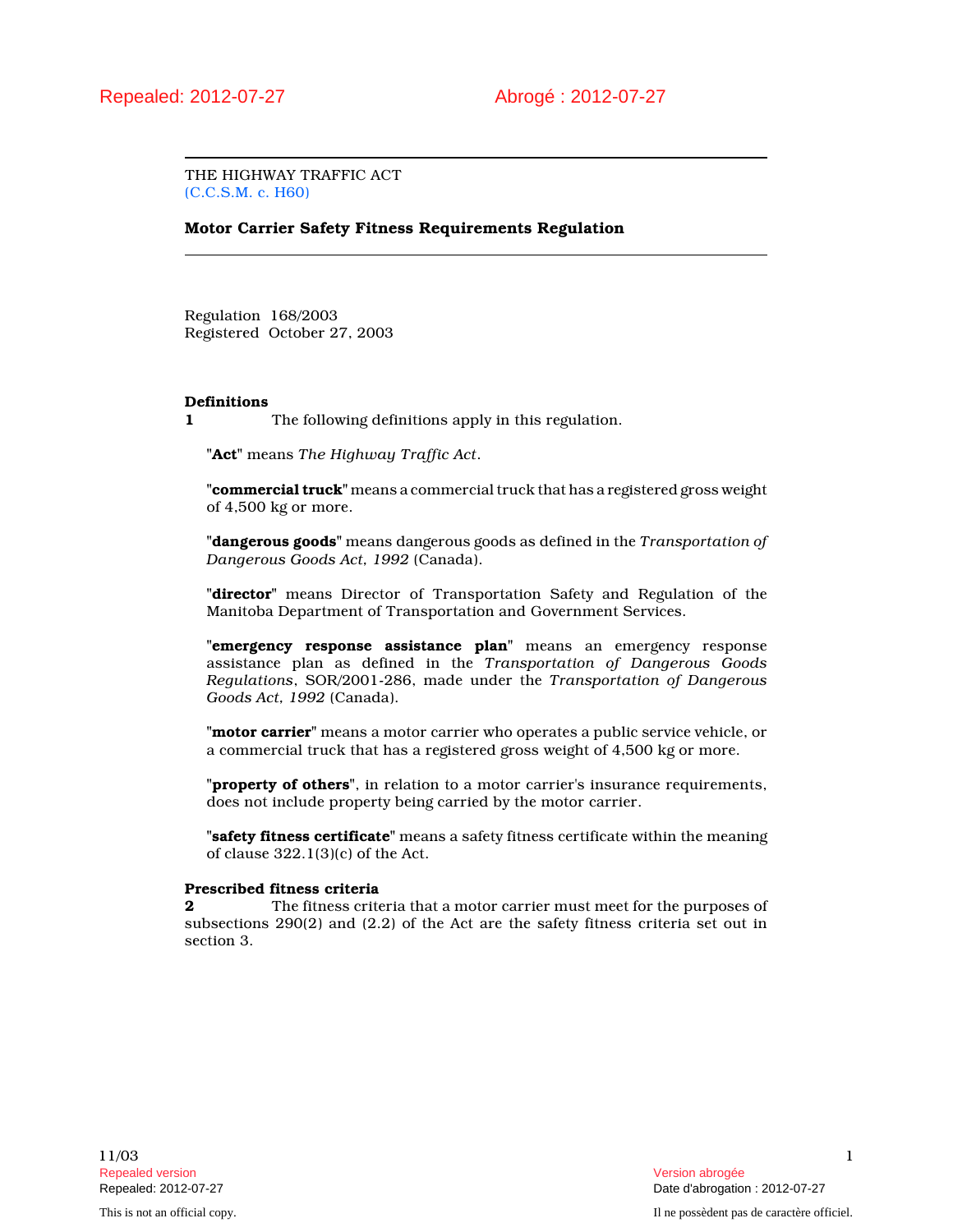## Safety fitness criteria

3 The criteria for determining a motor carrier's safety fitness are the following:

(a) whether the motor carrier complies with, or undertakes to comply with, every law relating to highway safety in every jurisdiction in which the motor carrier operates or proposes to operate as a motor carrier;

(b) whether the motor carrier's highway safety performance in the two years before a determination has resulted in the suspension of the motor carrier's operating privilege in any jurisdiction in Canada, the United States or Mexico;

(c) whether the motor carrier has the minimum liability insurance coverage required by section 4;

(d) whether the motor carrier

(i) has filed with the director written proof of compliance with the insurance requirements of section 4 for each public service vehicle and commercial truck that it operates, or

(ii) if the motor carrier is applying to register a public service vehicle or commercial truck, has filed with the director a written undertaking to purchase the minimum liability insurance coverage required by section 4 for the vehicle;

(e) whether the motor carrier maintains an active registration under the Act for a public service vehicle or commercial truck.

#### Insurance requirements

4(1) A motor carrier must have and maintain at all times a policy of insurance from an insurer authorized to carry on business in Manitoba covering legal liability of the motor carrier for bodily injury to or the death of any person, or for the loss of or damage to property of others, in the following minimum amounts:

(a) \$2,000,000. for each public service vehicle or commercial truck used for the transportation of dangerous goods of a kind and in a quantity that requires an emergency response assistance plan to be filed under the Transportation of Dangerous Goods Regulations, SOR/2001-286;

(b) \$2,000,000. for each public service passenger vehicle that has a seating capacity of 11 or more persons, including the driver;

(c) \$1,000,000. for each public service vehicle, other than one described in clause (a) or (b);

(d) \$200,000. for each commercial truck that it operates only within Manitoba, other than one described in clause (a);

(e) \$1,000,000. for each commercial truck, other than one described in clause (a) or (d).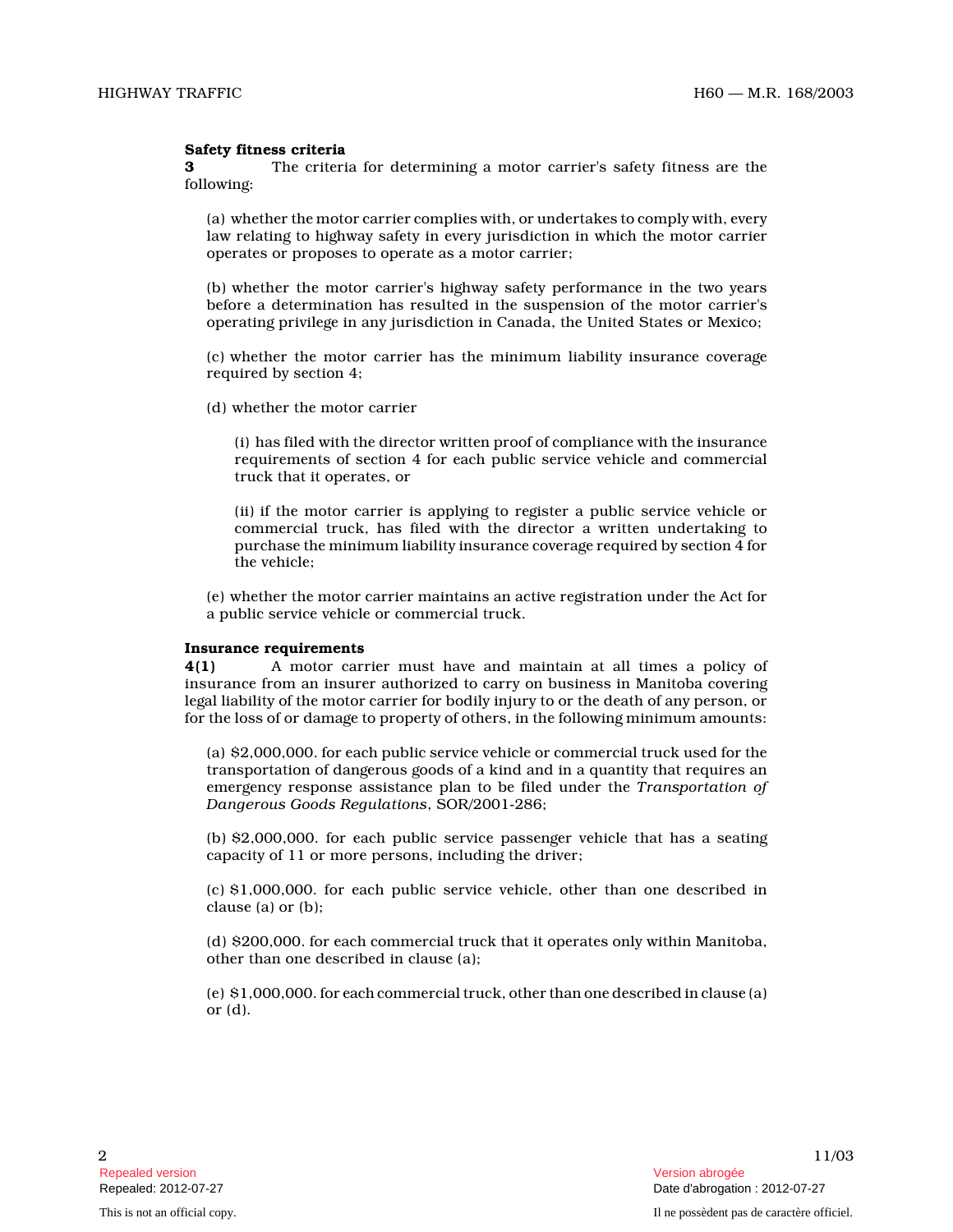4(2) Each insurance policy required by subsection (1) must contain an endorsement under which the insurer agrees to give at least 10 days written notice to the director

(a) of the upcoming non-renewal or proposed cancellation of the policy; or

(b) of an upcoming change in the policy that may result in the policy no longer providing the minimum coverage required by subsection (1).

4(3) A motor carrier must without delay notify the director if

(a) an insurance policy required by subsection (1) is not renewed, is cancelled or is changed so that the policy no longer provides the coverage required by subsection (1); or

(b) the carrier is aware that any of those things is likely to happen.

## Variation of insurance requirements by transport board

5 The Motor Transport Board may, in its discretion, vary the requirements prescribed in subsection 4(1) with respect to an individual motor carrier or class of motor carriers.

## Safety fitness certificates — application and issuance

6(1) To obtain a safety fitness certificate, a motor carrier must

(a) submit an application to the director on a form approved by the director;

(b) submit written proof, acceptable to the director, that the carrier has the insurance required by section 4; and

(c) provide the director with any information the form requires and any additional information the director requires at any time.

6(2) Before the director issues a safety fitness certificate to a motor carrier he or she must determine whether the carrier meets the safety fitness criteria set out in section 3.

6(3) To make a determination under subsection (2), the director

(a) must consider the carrier's safety compliance record maintained under subsection 322.1(1) of the Act for the two years before the determination; and

(b) may consider whatever other information he or she considers necessary.

6(4) If the director determines that a motor carrier meets the safety fitness criteria, the director must issue a safety fitness certificate to the carrier. The director may refuse to issue a certificate to a motor carrier if the director determines that the carrier does not meet the safety fitness criteria.